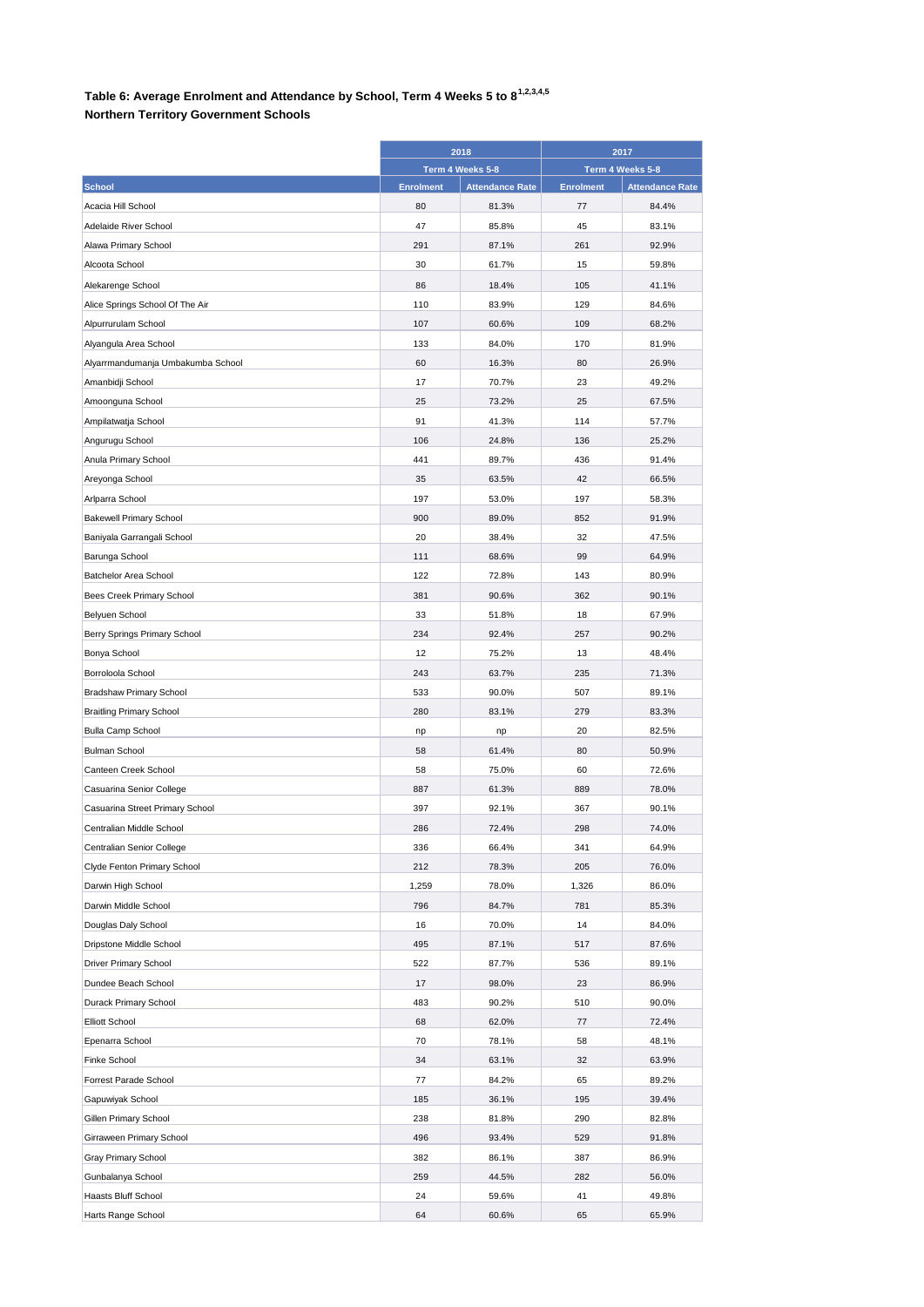|                                                 | 2018             |                        | 2017             |                        |
|-------------------------------------------------|------------------|------------------------|------------------|------------------------|
|                                                 |                  | Term 4 Weeks 5-8       |                  | Term 4 Weeks 5-8       |
| <b>School</b>                                   | <b>Enrolment</b> | <b>Attendance Rate</b> | <b>Enrolment</b> | <b>Attendance Rate</b> |
| <b>Henbury School</b>                           | 133              | 80.6%                  | 110              | 81.1%                  |
| Howard Springs Primary School                   | 277              | 88.7%                  | 286              | 88.6%                  |
| Humpty Doo Primary School                       | 422              | 89.2%                  | 400              | 90.3%                  |
| Imanpa School                                   | 15               | 59.6%                  | 23               | 43.8%                  |
| Jabiru Area School                              | 192              | 76.2%                  | 225              | 79.8%                  |
| Jilkminggan School                              | 102              | 64.8%                  | 87               | 57.4%                  |
| Jingili Primary School                          | 337              | 87.3%                  | 334              | 90.7%                  |
| Kalkaringi School                               | 168              | 54.3%                  | 157              | 54.2%                  |
| Karama Primary School                           | 200              | 81.3%                  | 206              | 88.1%                  |
| Katherine High School                           | 548              | 60.3%                  | 565              | 68.5%                  |
| Katherine School Of The Air                     | 159              |                        | 162              |                        |
| Katherine South Primary School                  | 395              | 85.3%                  | 393              | 86.0%                  |
| Kiana School                                    |                  |                        | np               | np                     |
| Kintore Street School                           | 54               | 73.0%                  | 54               | 73.9%                  |
| Lajamanu School                                 | 189              | 35.2%                  | 206              | 45.4%                  |
| Laramba School                                  | 58               | 58.4%                  | 64               | 70.9%                  |
|                                                 |                  |                        |                  |                        |
| Larapinta Primary School                        | 365              | 87.9%                  | 373              | 88.8%                  |
| Larrakeyah Primary School                       | 473              | 90.4%                  | 504              | 91.6%                  |
| Leanyer Primary School                          | 580              | 89.0%                  | 597              | 91.3%                  |
| Ludmilla Primary School                         | 98               | 77.8%                  | 96               | 87.4%                  |
| MacFarlane Primary School                       | 247              | 66.9%                  | 234              | 68.6%                  |
| Malak Primary School                            | 231              | 81.5%                  | 241              | 85.2%                  |
| Mamaruni School                                 | 45               | 75.7%                  | 64               | 48.2%                  |
| Maningrida College                              | 522              | 37.6%                  | 545              | 47.3%                  |
| Manunda Terrace Primary School                  | 188              | 81.0%                  | 178              | 85.2%                  |
| Manyallaluk School                              | 28               | 43.2%                  | 26               | 63.3%                  |
| Mataranka School                                | 37               | 78.3%                  | 33               | 85.5%                  |
| Mbunghara School                                | 15               | 77.7%                  | 12               | 77.8%                  |
| Middle Point School                             | 25               | 71.6%                  | 21               | 89.2%                  |
| Milikapiti School                               | 68               | 69.9%                  | 72               | 68.2%                  |
| Milingimbi School                               | 360              | 43.8%                  | 346              | 49.6%                  |
| Millner Primary School                          | 213              | 77.3%                  | 221              | 83.1%                  |
| Milyakburra School                              | 25               | 34.7%                  | 19               | 41.3%                  |
| Minyerri School                                 | 143              | 56.7%                  | 180              | 59.2%                  |
| Moil Primary School                             | 211              | 85.7%                  | 256              | 86.8%                  |
| Moulden Primary School                          | 313              | 75.7%                  | 342              | 81.8%                  |
| Mount Allan School                              | 48               | 55.7%                  | 66               | 57.6%                  |
| Mulga Bore School                               | 14               | 79.8%                  | np               | np                     |
| Murray Downs School                             | 16               | 68.9%                  | 18               | 66.3%                  |
| Mutitjulu School                                | 42               | 60.0%                  | 36               | 66.5%                  |
| Nakara Primary School                           | 594              | 86.6%                  | 590              | 90.0%                  |
| Nemarluk School                                 | 153              | 85.5%                  | 147              | 86.2%                  |
| Neutral Junction School                         | 31               | 56.9%                  | 24               | 72.7%                  |
| Newcastle Waters School                         | 16               | 81.7%                  | 16               | 58.4%                  |
| Nganambala School                               | 26               | 87.9%                  | 28               | 42.2%                  |
| Nganmarriyanga School                           | 140              | 41.1%                  | 156              | 49.5%                  |
|                                                 |                  |                        |                  |                        |
| Ngukurr School                                  | 275<br>290       | 55.6%<br>79.0%         | 264<br>238       | 55.5%<br>75.6%         |
| Nhulunbuy High School                           |                  |                        |                  |                        |
| Nhulunbuy Primary School                        | 439              | 83.2%                  | 447              | 83.0%                  |
| Nightcliff Middle School                        | 285              | 82.7%                  | 244              | 83.2%                  |
| <b>Nightcliff Primary School</b>                | 634              | 89.1%                  | 602              | 90.8%                  |
| Northern Territory School of Distance Education | 539              | 100.0%                 | 395              | 100.0%                 |
| Ntaria School                                   | 194              | 52.5%                  | 174              | 59.9%                  |
| Numbulwar School                                | 142              | 44.9%                  | 164              | 42.8%                  |
| Nyirripi School                                 | 33               | 61.0%                  | 42               | 57.7%                  |